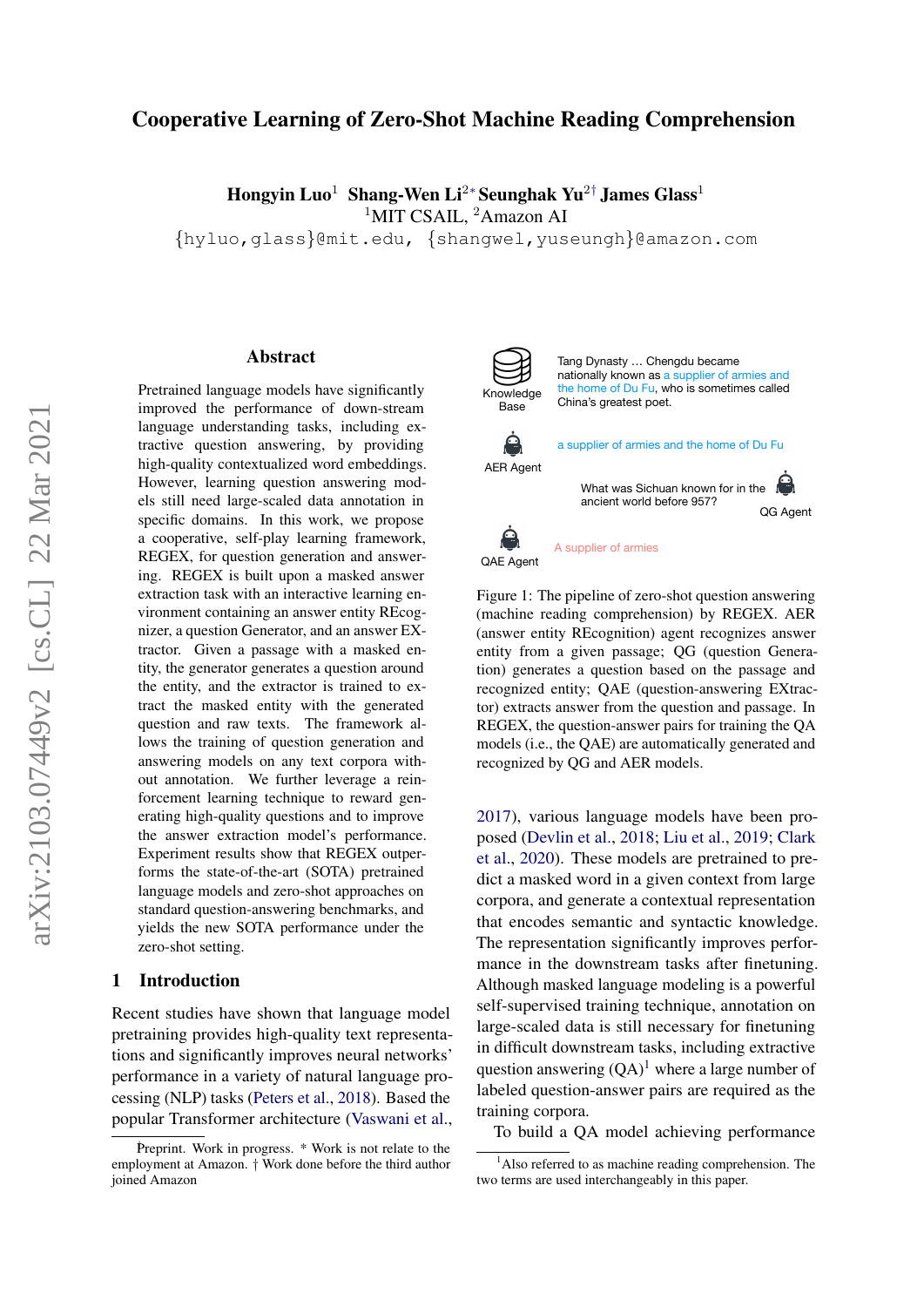comparable to state-of-the-art (SOTA) approaches with limited data annotation efforts, we explore semi-supervised techniques to generate highquality question-answer pairs for training. We proposed a method consisting of two subtasks, answer entity recognition and question generation, to generate the pairs automatically. Both the entity recognizer and the question generator are pretrained on a limited number of labeled passage-answer-question triples from a seed QA corpus, and then adapted to other unlabeled corpora to generate more pairs. The recognizer aims to identify possible answer spans, including key-phrases and named entities, from input passages. We replace the spans with '[MASK]' tokens and feed the resulting passages into the generator. The generator is built to generate a fluent question that the passage and the masked entity can answer. With the entity recognizer and the question generator, we can automatically obtain labeled question-answer pairs from a text corpus in any target domain and enable the learning of high-performing QA models.

However, there is always a gap between the pretraining (i.e., seed) and the target corpus. We thus propose a reinforced training algorithm to better adapt the question generator and answer entity recognizer to the target domain and benefit the learning of the QA models. In the algorithm, we construct a cooperative environment where a question generator and an answer extractor work together to solve a masked entity prediction problem. The question generator first outputs a question based on the passage masked by the recognizer described above. With the generated question and the original, unmasked passage, we train the answer extractor to select the correct answer spans, which are the masked entity. The extractor is also the final model used for extractive QA. To extract the spans accurately, the generator has to provide a good question, and the extractor should select the most likely tokens. We design the reward functions to favor the questions leading to correct answers. We also gradually increase the difficulties of generated question [\(Karpukhin et al.,](#page-9-3) [2020\)](#page-9-3) by rewarding the questions that are not answered correctly but with low extraction losses via a stochastic expectationmaximization technique. The technique allows us to train the extractor with challenging examples incrementally. We denote our algorithm as REGEX for it is built with entity REcognizer, question Generator, and answer EXtractor.

With REGEX, we can train a QA model for any unlabeled target domain given the corresponding text corpora and a labeled QA corpus in the seed domain (either the same or different from the target). We show that REGEX yields the SOTA performance under the zero-shot setting in QA benchmark datasets. The pipeline of REGEX is illustrated in Figure [1.](#page-0-1) In this work, we make the following contributions,

- We propose a zero-shot extractive question answering solution, REGEX, which contains an answer entity recognition, question generation, and answer span extraction.
- We introduce a cooperative, reinforced selfplaying framework that adapts the models pretrained in the seed domain to the target and better trains the question generator and answer extractor jointly.
- We design a stochastic expectationmaximization algorithm that identifies difficult but answerable questions without supervision to incrementally train the QA model with challenging examples.

# 2 Related Work

Representation learning has been an important topic in NLP area since neural language models were proposed [\(Bengio et al.,](#page-9-4) [2003\)](#page-9-4). Based on word co-occurrence, [Mikolov et al.](#page-9-5) [\(2013\)](#page-9-5) and [Pen](#page-10-2)[nington et al.](#page-10-2) [\(2014\)](#page-10-2) proposed language embedding algorithms to model word-level semantics. Recent studies have focused on pretraining contextualized word representations with large-scaled corpora [\(Pe](#page-10-0)[ters et al.,](#page-10-0) [2018\)](#page-10-0). State-of-the-art representation models are pretrained with the masked language modeling task [\(Devlin et al.,](#page-9-0) [2018;](#page-9-0) [Liu et al.,](#page-9-1) [2019;](#page-9-1) [Clark et al.,](#page-9-2) [2020\)](#page-9-2) using the Transformer architecture [\(Vaswani et al.,](#page-10-1) [2017\)](#page-10-1).

Different variants of masked language models have been investigated to improve performance in downstream tasks. [Joshi et al.](#page-9-6) [\(2020\)](#page-9-6) leveraged a masked span generation task instead of word prediction. [Fei et al.](#page-9-7) [\(2020\)](#page-9-7) and [Shen et al.](#page-10-3) [\(2020\)](#page-10-3) proposed models that learns better syntax knowledge with syntactic distances [\(Shen et al.,](#page-10-4) [2018\)](#page-10-4) and heights [\(Luo et al.,](#page-9-8) [2019\)](#page-9-8). [Henderson et al.](#page-9-9) [\(2019\)](#page-9-9) and [Humeau et al.](#page-9-10) [\(2019\)](#page-9-10) showed that pretraining language models on dialog corpora perform better on dialog-related downstream tasks, as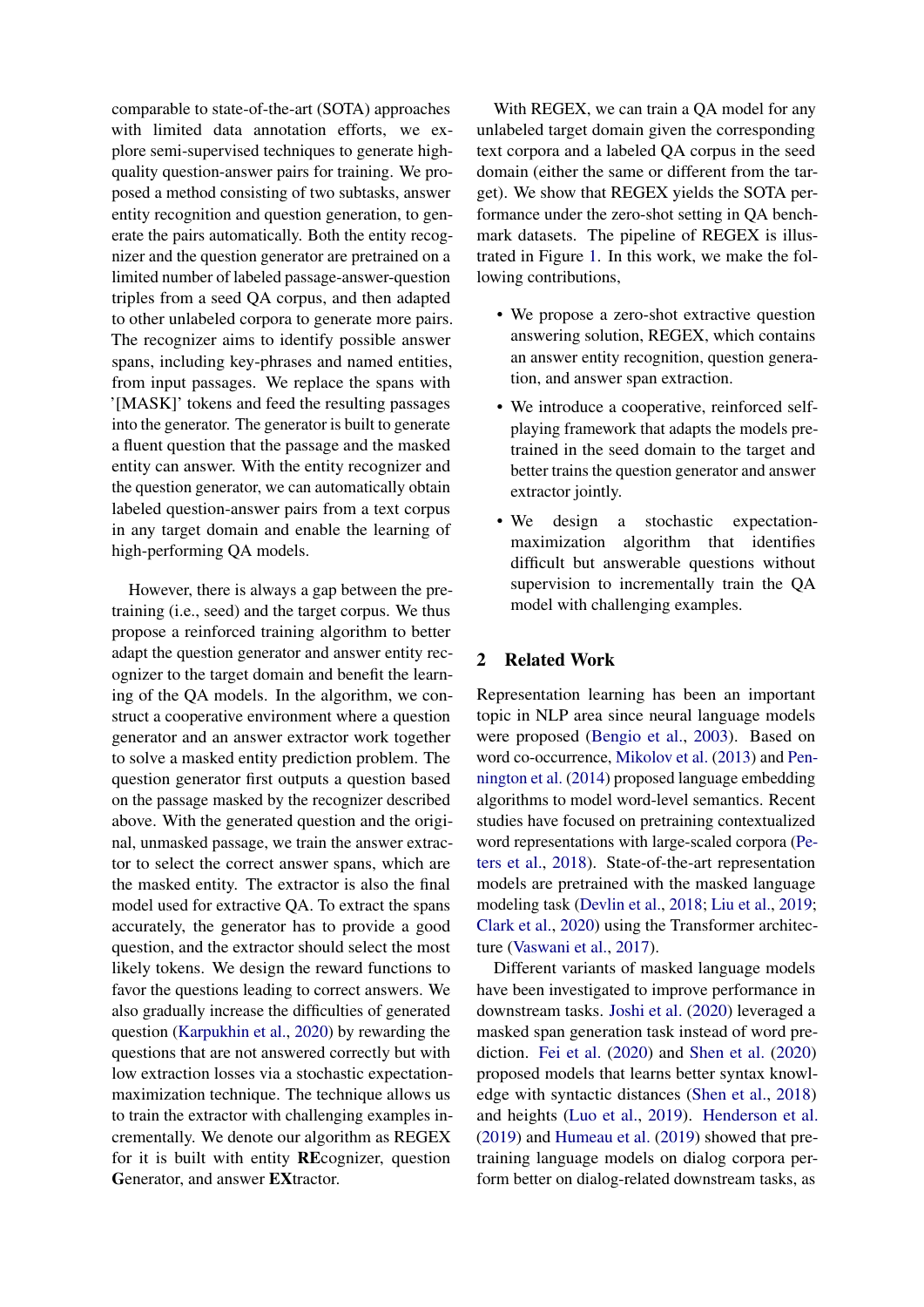<span id="page-2-0"></span>

Figure 2: The cooperative learning pipeline for question answering. The pipeline starts from a passage and follows the steps: (1) recognizing a potential answer entity, (2) generating a question asking about the answer entity, and (3) answering the question by extracting the answer span in the passage.

compared to pretraining on Wikipedia. A span selection pretraining objective is proposed in [Glass](#page-9-11) [et al.](#page-9-11) [\(2019\)](#page-9-11) to reduce the gap between the pretraining and downstream finetuning stages and to improve the performance on the QA task.

New training strategies, including reinforcement learning and self-training, have emerged recently for learning language generation in addition to maximum likelihood training. To optimize text generation models directly with non-differentiable objective functions, [Rennie et al.](#page-10-5) [\(2017\)](#page-10-5) proposed self-critical sequence training (SCST) using policy gradient [\(Kakade,](#page-9-12) [2001;](#page-9-12) [Silver et al.,](#page-10-6) [2014\)](#page-10-6). On the other hand, self-training has been proved effective in various tasks, such as machine translation [\(He et al.,](#page-9-13) [2019\)](#page-9-13), image classification [\(Xie et al.,](#page-10-7) [2020\)](#page-10-7), and structured database-grounded question answering [\(Xu et al.,](#page-10-8) [2020\)](#page-10-8).

In contrast to self-training methods that usually adopt a teacher-student learning strategy, cooperative learning pipelines contain several agents working together to learn as much knowledge as possible. A typical cooperative learning framework is generative adversarial networks (GAN) [\(Good](#page-9-14)[fellow,](#page-9-14) [2016;](#page-9-14) [Goodfellow et al.,](#page-9-15) [2014\)](#page-9-15), where a generator is optimized to confuse a discriminator, and a discriminator is trained to distinguish real examples from generated ones. Sequence GAN is further designed for learning diverse text generation [\(Yu et al.,](#page-10-9) [2017\)](#page-10-9). Unlike the adversarial learning method where two networks work for opposite goals, other studies proposed learning environments in which different agents learn the same objective functions for language emergence [\(Lazaridou et al.,](#page-9-16) [2016;](#page-9-16) [Mordatch and Abbeel,](#page-10-10) [2018;](#page-10-10) [Havrylov and Titov,](#page-9-17) [2017\)](#page-9-17), including sim-

ple natural language, compositional language, and symbolic language. In the domain of question answering, [Shakeri et al.](#page-10-11) [\(2020\)](#page-10-11) proposed to generate synthetic question-answer pairs with an end-toend model simultaneously. [Lee et al.](#page-9-18) [\(2020\)](#page-9-18) introduced a model generating question-answer pairs with VAE and achieved the previous SOTA performance in zero-shot machine reading comprehension.

#### 3 Zero-Shot Question Answering

In this work, we propose a cooperative, zero-shot question answering learning algorithm, REGEX, that enables training question answering agents on knowledge bases without large-scale data annotation. In this section, we first introduce the zero-shot question answering with pretrained models on the seed corpora and then propose a cooperative question answering learning environment for further improving the performance. We also illustrate the pipeline of REGEX in Figure [2.](#page-2-0)

#### 3.1 Zero-Shot QA with Pretrained Models

A fully supervised question answering learning task requires a large number of annotated questionanswer pairs. However, the annotation process is usually both expensive and biased. To address the issue, we explore the possibility of reducing the data annotation efforts by training an answer entity recognition model and a question generator on an annotated seed corpus, and generating new question-answer pairs with unlabeled corpora. Then we can train question answering models with SOTA approaches using generated pairs.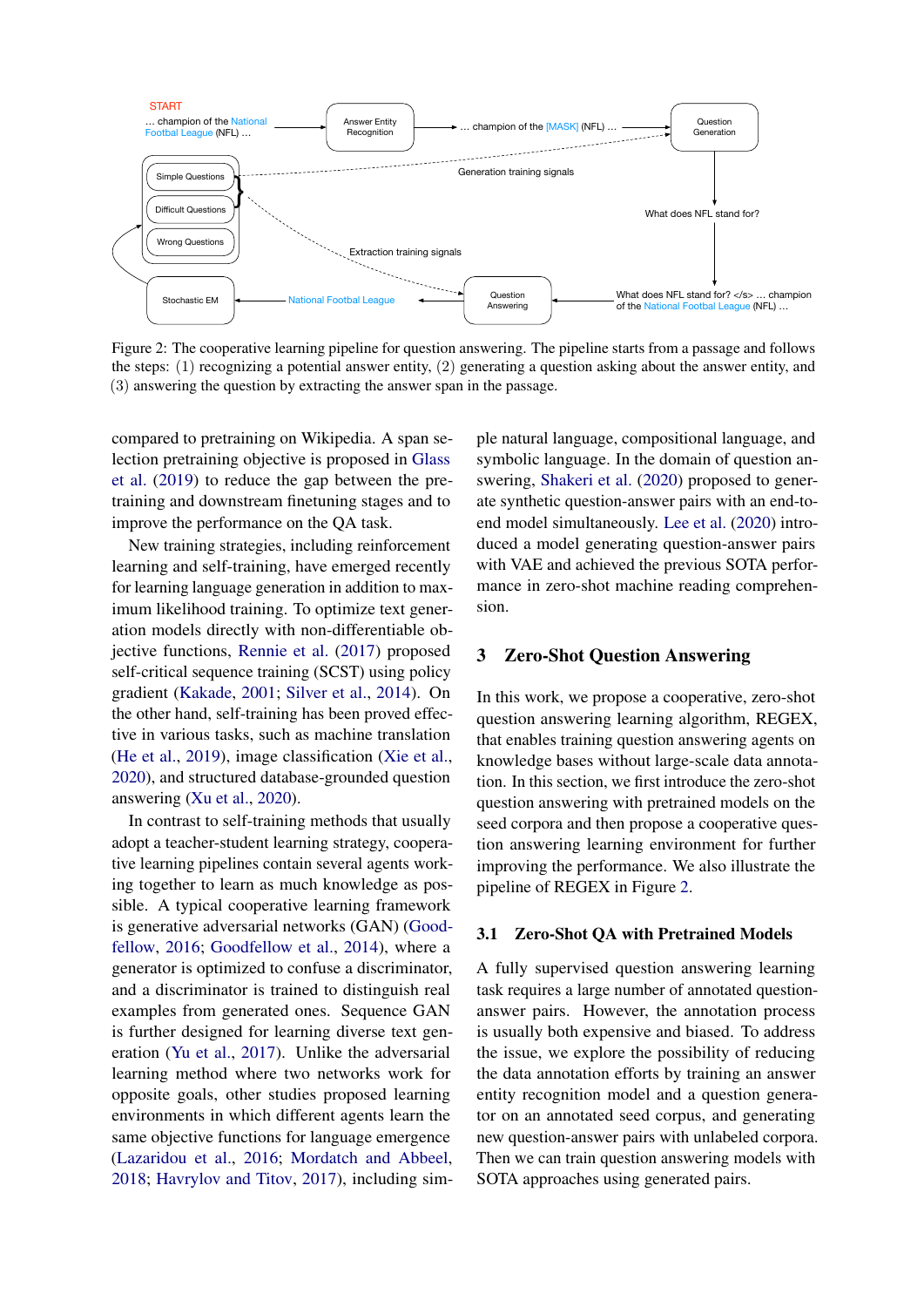#### 3.1.1 Answer Entity Recognition

We first train an answer entity recognition (AER) model on a seed QA corpus. We specially build this recognizer because we found it performs poorly to get answer candidates simply with an off-the-shelf named entity recognition (NER) model pretrained on CONLL 2003 shared task [\(Bender et al.,](#page-9-19) [2003\)](#page-9-19), as shown in our experiment results later. To learn the recognizer, given a passage  $p$ , annotated question  $q$ , and the annotated answer entity  $e$  in the seed corpus, we first randomly select a sentence s containing  $e$  from  $p$ . We train a BERT-based BIO sequence tagging model that takes s as input, with cross-entropy loss and the labeled answer e. We use this method as a baseline (denoted as AER-Tag).

We also investigated an extraction-based AER model, which is similar to an extractive question answering model. Given a randomly selected sentence s, we train a model that predicts the start and end position of the answer entity e. With this method, we get potential answer entities by sorting the sum of start and end scores of all candidate spans. We further re-rank the entities by selecting those leading to low question generation perplexities (denoted as AER-Search).

# 3.1.2 Question Generation

With AER, we replace the answer entity  $e$  in the passage  $p$  with a [MASK] token and obtain the masked passage  $p^*$ . We then build a question generator Q (denoted as QG interchangeably) that outputs answerable questions  $q$  in natural language with the concatenation of  $p^*$  and e as input, i.e.,

$$
q = Q([p^*, e]) \tag{1}
$$

We adopt the BART sequence-to-sequence model [\(Lewis et al.,](#page-9-20) [2019\)](#page-9-20) as the architecture of  $Q$  in our implementation, and we train  $Q$  on the questionanswer pairs of the Natural Questions corpus [\(Kwiatkowski et al.,](#page-9-21) [2019\)](#page-9-21) by maximizing the likelihood of annotated questions.

## 3.1.3 Question Answering

After pretraining the answer entity recognition and question generation models, we apply them to the target, unlabeled text corpora by recognizing answer entities and generating corresponding questions for training the answer extraction model. The answer extraction model A (denoted as QAE, question answering extractor, in the following) takes generated question  $q$  and the original, un-masked passage  $p$  as inputs. Following the standard extractive QA method, we concatenate  $q$  and  $p$ , and train the network to locate the answer in  $p$ , which is the answer entity e automatically labeled by AER. That is

$$
I_{st}, I_{ed} = A([q, x]) \tag{2}
$$

where  $I_{st}$  and  $I_{ed}$  stand for the start and end positions of  $e$  in  $p$ , respectively. In implementation, we train the model A to predict  $I_{st}$  and  $I_{ed}$  separately with cross entropy losses.

#### <span id="page-3-0"></span>3.2 Zero-shot QA with Cooperative Learning

Although the pretrained models can generate answer entity and questions from corpora in different target domains, there is always a domain shift from the seed QA corpus for pretraining to the target. To efficiently adapt the pretrained models to the new domains, we propose a cooperative learning algorithm that allows finetuning the models on the target corpora without additional annotations. The finetuning is based on a two-agent cooperative environment, REGEX. The two agents, namely the question generator (QG) and answer extractor (QAE), work together to predict a target answer entity. To build the environment, we need an answer extraction model pretrained on the seed QA corpus, and a cooperation pipeline processes the input passages from the target domain to self-train the QAE and QG models. The pipeline is illustrated in Figure [2](#page-2-0) and comprises the following steps,

- Produce a masked passage by replacing an answer entity selected by AER with the "[MASK]" token.
- Generate a question asking about the masked entity with QG.
- Feed the generated question and the original passage into the QAE to predict the span of the selected answer entity from the original passage.
- Optimize the QAE with the ground-truth of the selected answer entities.
- Optimize the QG with self-critical sequence training.

In the proposed pipeline, all the AER, QG, and QAE models need pretraining to provide a reasonable start point for the cooperative self-training. However, the domain gap between the pretraining and the target corpus causes concern in performance. To mitigate the gap, we propose to measure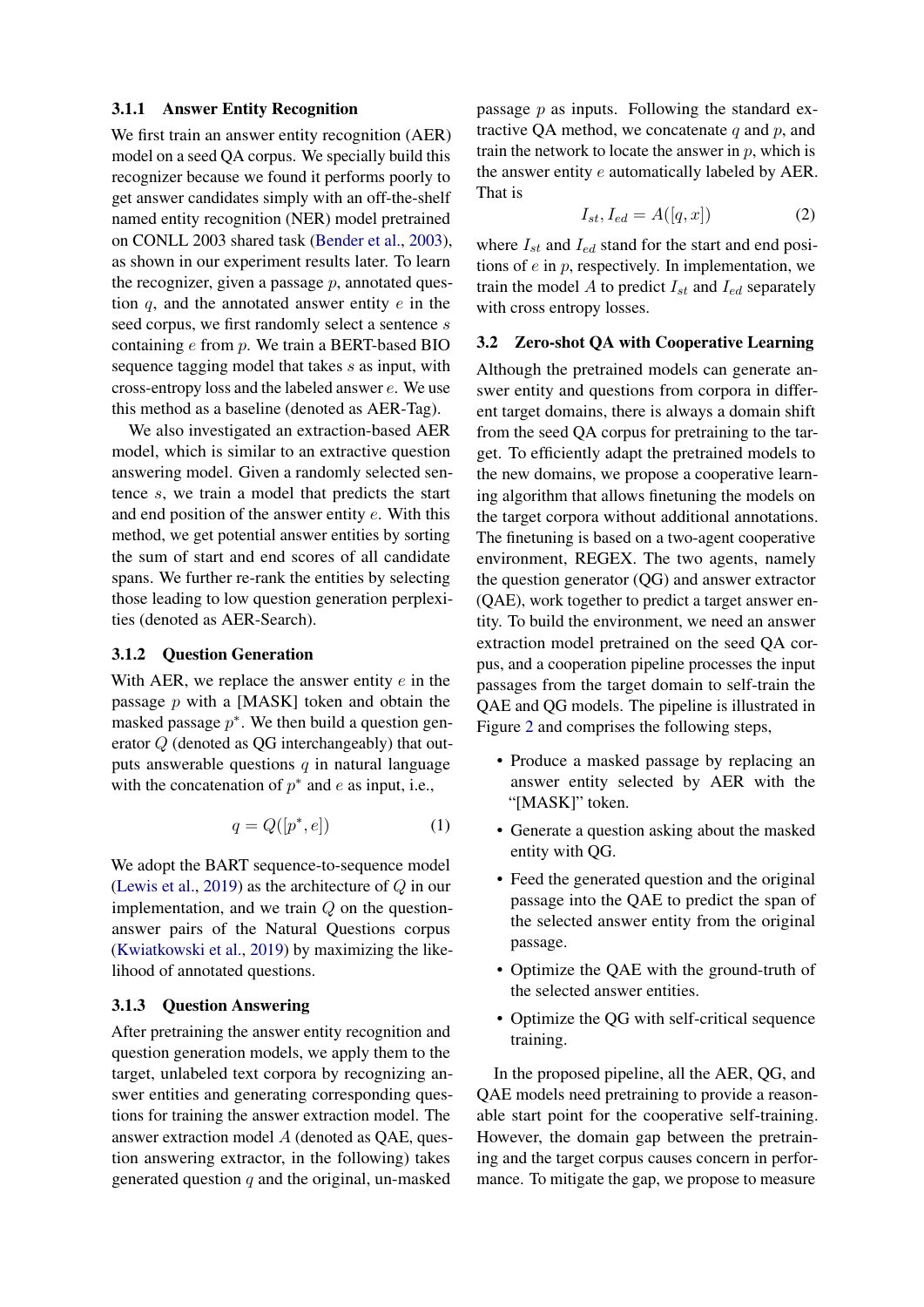the quality of generated questions and incorporate the measurement in loss functions. The quality is defined in two folds, fluency and relevance. Firstly, the question should be fluent and understandable, and secondly, it should ask about the selected answer entity instead of the others. One method to identify the quality of questions is human-in-loop training. In other words, when a new question is generated, a human scorer is assigned to the question and decides if the question is fluent and asking about the selected entity. However, this method is both inefficient and expensive. To solve this problem, we introduce a stochastic expectationmaximization (SEM) method that learns the question quality without supervision.

## 3.2.1 Stochastic Expectation-Maximization

To improve the cooperative self-training, we first divide the generated questions based on the QAE loss each question yielding into three groups: low-, medium-, and high- loss questions. We can interpret questions with low loss as simple ones that the QAE model can easily answer. Medium-loss questions are challenging for the QAE, while those with high loss usually contain noise (e.g., containing grammatical errors or asking about incorrect answers other than the masked ones since the questions are automatically generated). If we train the answering model with all questions, the training signal would be very noisy due to the high-loss questions. Thus, we only train the QAE model with the low- and medium- loss questions, and we reward the QG model for generating only the lowloss questions and the medium-loss ones that QAE answers correctly. For the entire pipeline to be fully-unsupervised, we classify a given question into one of the three types described above by setting thresholds on the loss. Note that simply setting the thresholds as hyper-parameters does not work since the loss decreases as the QAE model being trained. In order to find the thresholds adaptively, we propose the SEM algorithm.

Like the standard EM, the SEM algorithm starts with a set of initial parameters  $\mu_i^0, \sigma_i^0$ , and  $i \in [0, 2]$ stands for one of the three types of questions.  $\mu_i$ is the mean value of the extraction loss led by the questions of type i, and  $\sigma_i$  stands for the standard variance of the losses of type- $i$  questions. We update the values of  $\mu_i$  and  $\sigma_i$  in each training step. Assume the QAE model's extraction loss is  $l_j^t$ , where j stands for the j-th sample in the current training batch, and  $t$  is the current training step. We decide the type of question  $i$  by

$$
c_j = argmin_i \frac{|l_j^t - \mu_i|}{\sigma_i} \tag{3}
$$

where  $c_j$  is the predicted question type of training example *j*. We then calculate the mean  $\hat{\mu}_i$  and standard variance  $\hat{\sigma}_i$  of the extraction losses for each question type over all the question-answer pairs in the current training batch, and update the global mean and standard variance of each type with

$$
\mu_i^{t+1} = \mu_i^t * \alpha + \hat{\mu}_i * (1 - \alpha) \tag{4}
$$

and

$$
\sigma_i^{t+1} = \sigma_i^t * \beta + \hat{\sigma}_i * (1 - \beta)
$$
 (5)

where  $\mu_i^{t+1}$  and  $\sigma_i^{t+1}$  stands for the new mean and standard variance of extraction losses for each class. The questions from the next training batch will be classified with the updated parameters. We call this method stochastic EM because similar to stochastic gradient descent, the method updates trainable parameters batch-by-batch instead of observing all training data. In our implementation, we define  $i = 0, 1, 2$  as low-, medium-, and highloss questions, respectively. Obviously, we have  $\mu_0^t < \mu_1^t < \mu_2^t$  for every time step t, and the constraint is guaranteed via value initialization.

#### 3.2.2 Reinforced Question Generation

To improve the QG model on the target domain, we train the model using policy gradient with rewards obtained from the SEM algorithm. We reward QG when generating questions that yield low QAE losses or yield medium losses and correct QAE predictions. Besides, while optimizing the model, we compare the likelihood of the generated question  $q$  calculated by the optimized generator and the pretrained generator to keep the generated questions grammatically correct. To sum up, for  $q$ that should be rewarded, we calculate the rewards by

$$
r_q = max(1 - \alpha \cdot D_{KL}(P(q)||P^*(q)), 0)
$$
 (6)

where  $D_{KL}$  stands for the KL divergence, P stands for the likelihood of  $q$  based on the current generation model,  $p^*$  stands for the pretrained (initial) generation model, and  $\alpha$  is a positive coefficient tuned as a hyperparameter. From the equation, we can see that we do not reward any question yielding high perplexity measured by  $p^*$  since the question may contain grammar errors. With the rewards,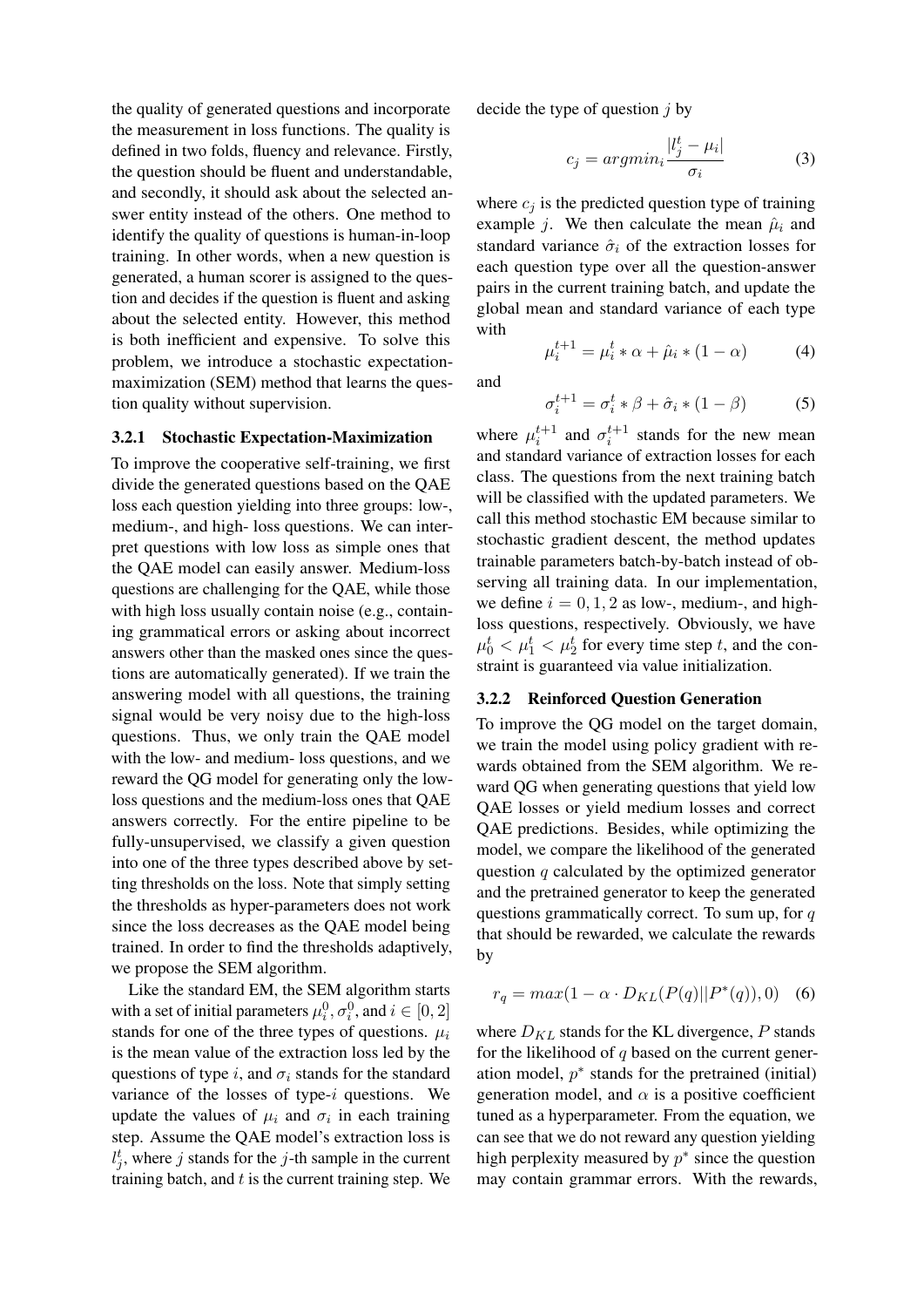we train the QG model by maximizing the product of each generated question's likelihood and the corresponding reward

$$
l_q = r_q \cdot P(q) \tag{7}
$$

It is worth noting that rewarding questions with both low- and medium- losses makes training more robust. Rewarding only the low-loss ones likely leads to a trivial convergence, where the QG generates questions containing the answers and the QAE simply does sub-sequence matching. Training only with the medium-loss questions slows down the model convergence.

#### 3.2.3 Cooperative Answer Entity Recognition

In addition to the AER-Tab and AER-Search strategies, we propose a cooperative AER model (AER-Coop) for the self-training pipeline. We first enumerate top  $N$  answer entities predicted by the pretrained extractive AER model. Instead of only sorting the answer entities by comparing the perplexities of questions they yield in QG, we also score the entities with the pretrained QAE model. If the QAE model successfully predicts the entity based on the generated question, we add a positive score to the entity for re-ranking. With this method, we sample top  $k$  answer entities for self-training, where  $k \ll N$ . We show the details of our AER methods in Appendix [A.](#page-10-12)

### 4 Experiments

#### 4.1 Modules

In this work, we train three modules for building the cooperative self-training environment REGEX, i.e., the answer entity REcognizer (AER), the question Generator (QG), and the question-answering EXtractor (QAE). We used a BERT [\(Devlin et al.,](#page-9-0) [2018\)](#page-9-0) model for AER, a BART [\(Lewis et al.,](#page-9-20) [2019\)](#page-9-20) model for QG, and an ELECTRA [\(Clark et al.,](#page-9-2) [2020\)](#page-9-2) model for QAE.

#### 4.2 Data

In our experiment work, we leveraged the Natural Question [\(Kwiatkowski et al.,](#page-9-21) [2019\)](#page-9-21) dataset as the seed corpus for pretraining all modules introduced above. To evaluate the performance of the proposed REGEX on question answering tasks with different difficulty levels, we conduct experiments on both SQuAD v1.1 [\(Rajpurkar et al.,](#page-10-13) [2016\)](#page-10-13) and AdversarialQA corpora [\(Bartolo et al.,](#page-9-22) [2020\)](#page-9-22).

The SQuAD v1.1 is the easiest QA corpus used in this paper. The dataset contains 107, 785 question-answer pairs on 536 articles, which are split into passages. Each question is labeled with an answer that can be extracted from the given passage.

The Natural Questions dataset is a large-scale corpus designed for open-domain question answering. The dataset is more challenging than SQuAD. All questions are collected from human search queries and are annotated with long and abstractive answers. Some of the questions are also labeled with a short answer for learning answer-span extraction or reading comprehension. Focusing on the machine reading comprehension task, we select 106, 926 questions labeled with both long and short answers from the dataset for experiments.

AdversarialQA is the most challenging dataset evaluated in this work. The dataset is constructed by collecting natural-language questions that humans can correctly answer, but SOTA pretrained language models, including BERT [\(Devlin et al.,](#page-9-0) [2018\)](#page-9-0) and RoBERTa [\(Liu et al.,](#page-9-1) [2019\)](#page-9-1), cannot. The corpus contains 30, 000 question-answer pairs for training. The size is smaller than the SQuAD, but the questions are more difficult for machine reading comprehension models. We evaluate REGEX on both SQuAD and AdversarialQA corpora to analyze the quality of the extracted answers and generated questions.

#### 4.3 Implementation Details

There are three phases of model training in this work: pretraining on the Natural Question corpus, cooperative adaptation with reinforcement learning on the target corpora, and final finetuning on the target corpora. We adopt most of the hyperparameters reported in the original BERT [\(Devlin](#page-9-0) [et al.,](#page-9-0) [2018\)](#page-9-0), BART [\(Lewis et al.,](#page-9-20) [2019\)](#page-9-20), and ELEC-TRA [\(Clark et al.,](#page-9-2) [2020\)](#page-9-2) papers. However, we noticed that the ELECTRA model is not stable with our generated question-answer pairs at the final finetuning. As a result, we select the final finetuning learning rates from  $\{3e-5, 4e-5, 5e-5\}$ and report the highest performance. All the other hyper-parameters are the same as reported in the corresponding papers. For all the phases, we fix  $eps = 1e - 6$  and  $s_w = 2000$ , where  $s_w$  is the number of warm-up steps, and we apply no weight decays. In the following sections, we describe the details of each training phase.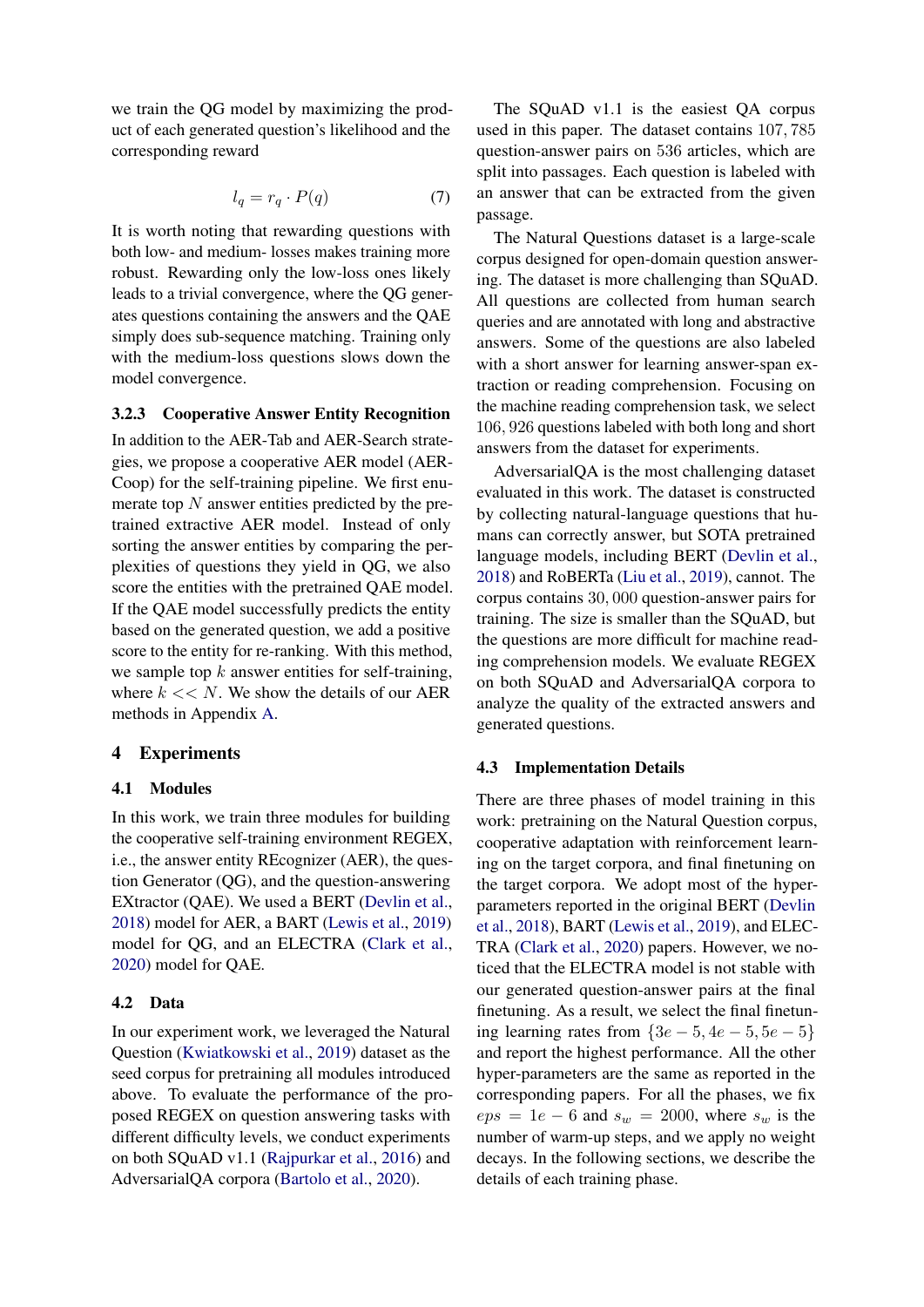## 4.3.1 Pretraining

We pretrain the AER, QG, and QAE models on the Natural Questions (i.e., the seed) corpus. Since the corpus is designed for learning question-answering models and each passage only contains one answer entity, the training data is very sparse. To solve the problem, we only use the sentence containing the answer entity to balance the token classes.

## 4.3.2 Cooperative Learning

We follow the steps described in section [3.2](#page-3-0) for the cooperative training phase. Since we pretrain the AER model on the sentence level, we first split input passages into sentences and then run the AER model on each sentence to predict the answer entities. With the recognized answer entities from each sentence, we randomly sample one entity to train the QG and QAE models.

## 4.3.3 Final Finetuning

For finetuning, we apply a similar method to preprocess the target corpus as we used in cooperative learning. We first recognize all possible answer entities in each passage in the target corpus' training set and then generate questions with all the recognized entities to construct the training questionanswer pairs. AER and QG models are fixed here. With the training pairs, we finetune the QA model using the official Huggingface [\(Wolf et al.,](#page-10-14) [2019\)](#page-10-14) training scripts for question answering  $2$ .

# 4.4 Finetuning Performance

To evaluate the performance of REGEX, we train our models with the three phases using settings of both zero-shot and semi-supervised learning. In our semi-supervised setting, we use the annotated answer entities in the target corpora but utilize QG to generate questions for obtaining the training question-answer pairs. The labeled questions are not used. We employ no annotation from the target corpora for the zero-shot task but re-construct the question-answer label pairs with recognized answer entities and generated questions using AER and QG.

### 4.4.1 Semi-supervised QA

We first evaluate REGEX with the semi-supervised question answering task. Here we use the humanannotated answers and QG-generated questions for

cooperative training and final finetuning. The performance of models only with pretraining, REGEX, and SOTA trained with full-supervision is shown in Table [1](#page-6-1) for both SQuAD and AdversarialQA.

<span id="page-6-1"></span>

| <b>Models</b>            | EM   | F1   |
|--------------------------|------|------|
| SQuAD 1.1                |      |      |
| PT                       | 81.2 | 89.1 |
| CT                       | 83.1 | 90.7 |
| Supervised ELECTRA-large | 89.7 | 94.9 |
| AdversarialQA            |      |      |
| PT                       | 27.9 | 41.4 |
| CT <sup>-</sup>          | 30.3 | 43.9 |
| Supervised ELECTRA-large | 50.1 | 62.9 |

Table 1: The performance of the question answering models in the semi-supervised setting. PT is the pretrained model, and REGEX stands for our cooperatively trained approach. Additionally, we also show the supervised SOTA results, which are trained with the Electra-large-discriminator model, for comparison.

Table [1](#page-6-1) shows that REGEX yields improvement over pretrained models in both corpora. REGEX reaches over 90% F1 score in SQuAD. The performance approaches the SOTA, achieved by training an ELECTRA-large-discriminator model on the entire annotated training set. On the AdversarialQA corpus, REGEX also outperforms the pretraining method. However, there is a more significant gap between SOTA and REGEX, which only uses annotated answers but no questions. The experiment result suggests that the cooperative learning strategy improves the question generation model, but the quality and complexity of generated questions are still worse than ones composed by humans. Thus, we observe a more considerable performance drop in AdversarialQA than SQuAD.

# 4.4.2 Zero-Shot QA

We also evaluate the models under the zero-shot learning settings, where we do not use any annotated questions and answer entities. We first run the AER model to recognize answer entities and generate a question for each entity with the QG model. We train the QAE models based on the constructed question-answer pairs and evaluate the models on the original test set. We summarize the zero-shot experiment results and the SOTA performance in Table [2.](#page-7-0)

The results show that REGEX trained in zeroshot still achieves the high eighties F1 scores on

<span id="page-6-0"></span><sup>2</sup>[https://github.com/huggingface/](https://github.com/huggingface/transformers/tree/master/examples/question-answering) [transformers/tree/master/examples/](https://github.com/huggingface/transformers/tree/master/examples/question-answering) [question-answering](https://github.com/huggingface/transformers/tree/master/examples/question-answering)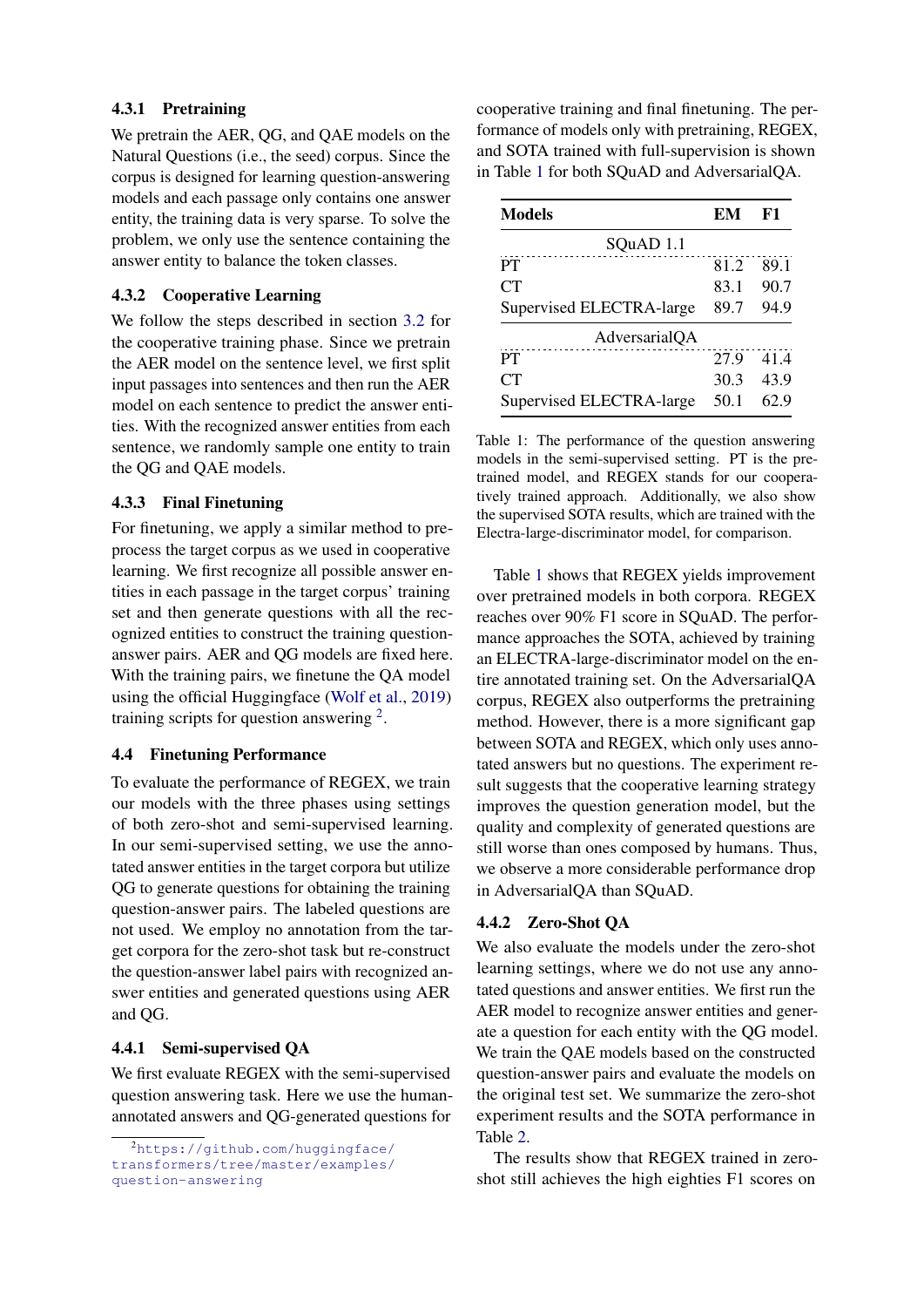<span id="page-7-0"></span>

| <b>Models</b>                 | EM   | F1   |  |
|-------------------------------|------|------|--|
| SQuAD 1.1                     |      |      |  |
| Info-HCVAE (Lee et al., 2020) | 71.2 | 81.5 |  |
| $PT + NER$                    | 18.4 | 25.7 |  |
| $CT + NER$                    | 27.4 | 35.4 |  |
| $PT + AER-T$                  | 60.8 | 75.7 |  |
| $CT + AER-T$                  | 71.4 | 82.4 |  |
| $PT + AER-S$                  | 70.2 | 83.8 |  |
| $CT + AER-S$                  | 72.7 | 85.9 |  |
| $PT + AER-C$                  | 75.9 | 86.9 |  |
| $CT + AER-C$                  | 79.3 | 89.0 |  |
| Supervised ELECTRA-large      | 89.7 | 94.9 |  |
| AdversarialQA                 |      |      |  |
| $PT + AER-T$                  | 17.7 | 29.5 |  |
| $CT + AER-T$                  | 21.8 | 34.4 |  |
| $PT + AER-S$                  | 22.6 | 37.1 |  |
| $CT + AER-S$                  | 24.1 | 38.7 |  |
| $PT + AER-C$                  | 24.2 | 37.6 |  |
| $CT + AER-C$                  | 25.7 | 40.0 |  |
| Supervised ELECTRA-large      | 50.1 | 62.9 |  |

Table 2: The performance of the question answering models in the zero-shot setting. Info-HCVAE is the previous zero-shot SOTA in SQuAD 1.1. In the approaches denoted as NER, we utilize the BERT named entity recognition model pretrained on the CONLL 2003 shared task for AER. AER-T, AER-S, and AER-C stand for recognizing answer entities with the tagging models, the extractive AER-Search method, and the cooperative answer entity recognition. Similarly, we also report the supervised SOTA for comparison.

SQuAD and significantly outperforms the previous zero-shot SOTA (Info-HCVAE). REGEX zero-shot also performs slightly worse than semi-supervised training in the AdversarialQA, but we did not find previous zero-shot studies to compare with our models. The cooperative learning models still yield significantly better performance than the pretrained models, and we notice that the improvement from the cooperative learning over the pretrained models is higher in the zero-shot setting than the semisupervised task for both datasets. The observation indicates that the model trained with the cooperative environment is more robust against the automatically recognized answer entities, which are noisier than the annotated ones. We also experiment with recognizing answer entities using the NER model pretrained on CONLL corpus. The setting yields low extraction performance, suggesting the importance of our AER module.

#### 4.5 Analysis

## 4.5.1 Case Study

An example of a SQuAD passage is shown in Table [3.](#page-8-0) We list the annotated and generated questionanswer pairs by different models. The table shows that the models can recognize reasonable answer entities other than the annotated ones, and the REGEX generates more readable questions.

# 4.5.2 Diversity is Important

Question Generation. We further analyze the quality of generated questions on SQuAD and AdversarialQA. We compare the lengths and vocabulary sizes of the questions and summarize the statistics in Table [4.](#page-8-1) The statistics show that the ground-truth questions are longer and more diverse in vocabulary than the generated ones in both corpora. Under the zero-shot setting, generated questions have a significantly smaller vocabulary than ground-truth ones, and the vocabulary size of the generated questions is also smaller in a more difficult corpus (AdversarialQA). We observe a correlation between the vocabulary size and the QA performance reported in Table [1](#page-6-1) and [2,](#page-7-0) presumably because the QAE model requires diverse knowledge during training. Thus, we believe generating more diverse question-answer pairs with good quality will be a critical next step to improve REGEX.

Answer Entity Recognition. We then analyze the AER model based on the ratio of human-annotated answers that AER successfully recognizes. We report the rate (denoted as hit rate) for both corpora in Table [5.](#page-8-2) We also summarize the number of answers in each passage, average answer lengths, and the vocabulary sizes of answers for both recognized and annotated ones. Like the generated questions, the recognized answers are less diverse than the annotated ones in terms of both vocabulary size and answer lengths. The vocabulary size of the recognized answers is significantly smaller in AdversarialQA than SQuAD, leading to less diverse question generation. We also notice that the hit rate is not high on both corpora but still results in promising zero-shot performance. Given that the diversity and quality of recognized answers decide the performance of generated questions and thus the final QAE results, we believe an improved AER allows us to better leverage the potential of REGEX.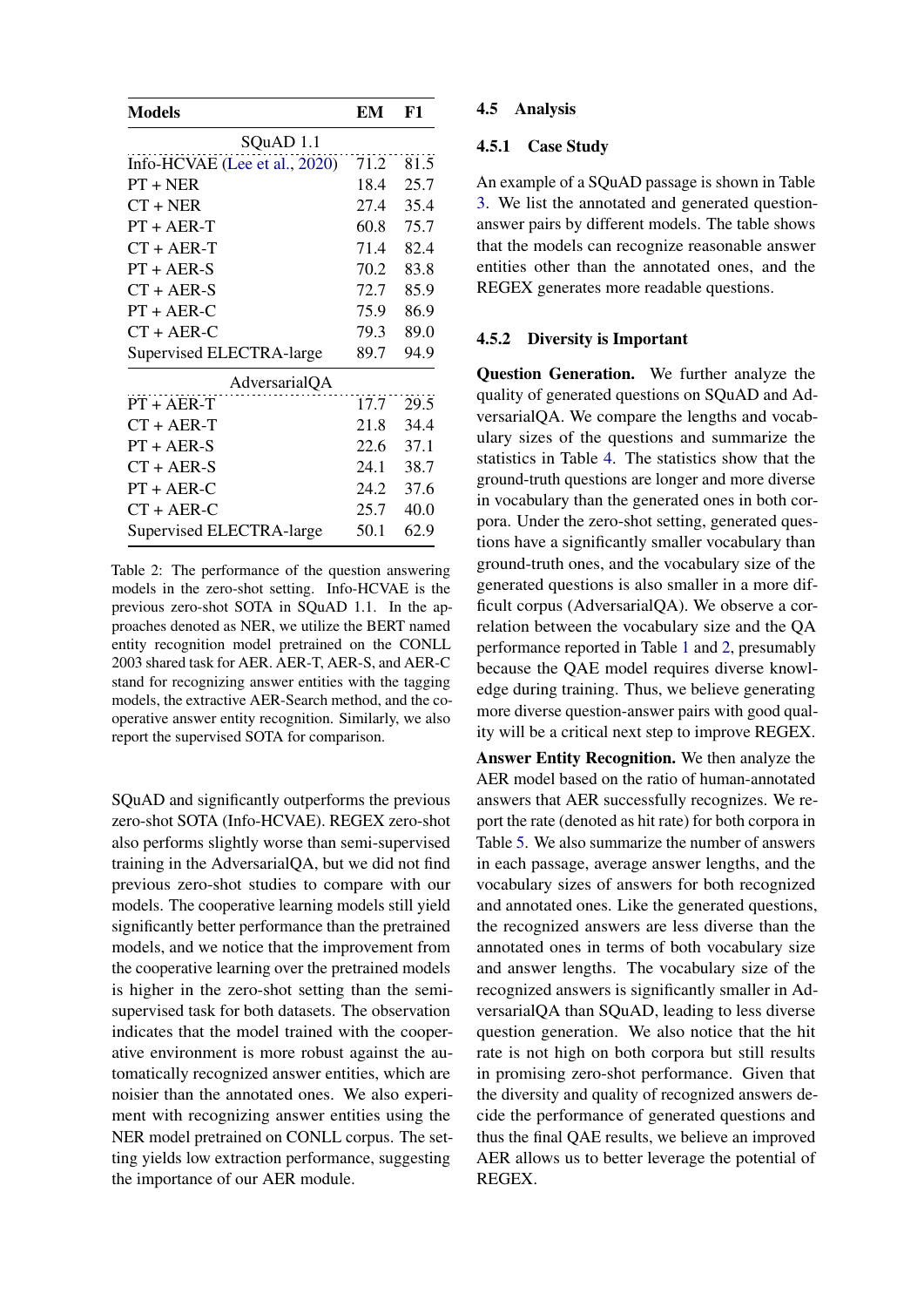<span id="page-8-0"></span>Architecturally, the school has a Catholic character. Atop the Main Building's gold dome is a golden statue of the Virgin Mary. Immediately in front of the Main Building and facing it, is a copper statue of Christ with arms upraised with the legend "Venite Ad Me Omnes". Next to the Main Building is the Basilica of the Sacred Heart. Immediately behind the basilica is the Grotto, a Marian place of prayer and reflection. It is a replica of the grotto at Lourdes, France where the Virgin Mary reputedly appeared to Saint Bernadette Soubirous in 1858. At the end of the main drive (and in a direct line that connects through 3 statues and the Gold Dome), is a simple, modern stone statue of Mary.

| Annotated                                                                       | <b>Pretrained</b>                                                                          | <b>REGEX</b>                                                           |  |
|---------------------------------------------------------------------------------|--------------------------------------------------------------------------------------------|------------------------------------------------------------------------|--|
| <b>Saint Bernadette Soubirous</b>                                               | a Marian place of<br>prayer and reflection                                                 | a Marian place of<br>prayer and reflection                             |  |
| To whom did the Virgin Mary allegedly<br>appear in 1858 in Lourdes France?      | what is the grotto at st bernadette's?                                                     | what is the grotto in st bernadette<br>school?                         |  |
| a copper statue of Christ                                                       | the grotto at Lourdes,<br><b>France</b>                                                    | <b>Venite Ad Me Omnes</b>                                              |  |
| What is in front of the Notre Dame<br>Main Building?                            | where is the grotto located at st<br>bernadette school?                                    | what is the message on the statue in<br>front of st bernadette school? |  |
| the Main Building                                                               | <b>Immediately behind the</b><br>basilica is the Grotto                                    | 1858                                                                   |  |
| The Basilica of the Sacred heart at<br>Notre Dame is beside to which structure? | what is the grotto in st peter's school?                                                   | when was the grotto at lourdes built?                                  |  |
| a Marian place of<br>prayer and reflection                                      | copper statue of Christ<br>with arms upraised                                              | a simple, modern<br>stone statue of Mary                               |  |
| What is the Grotto at Notre Dame?                                               | what is it a statue of christ?                                                             | what is the statue at st bernadette<br>school?                         |  |
| a golden statue of<br>the Virgin Mary                                           | a replica                                                                                  | the grotto at Lourdes,<br>France                                       |  |
| What sits on top of the Main<br>Building at Notre Dame?                         | is the grotto at st bernadette school<br>in paris a replica of which European<br>landmark? | what is the replica of st bernadette's<br>school in paris?             |  |

Table 3: An example of a passage in the training set of the Squad corpus. We list the annotated question-answer pairs, and the question-answer pairs generated by the pretrained and REGEX models. The bold texts are annotated or recognized answer entities.

<span id="page-8-1"></span>

| Models        | Mean Len. | Std Len. | Vocab  |  |
|---------------|-----------|----------|--------|--|
| SOuAD         |           |          |        |  |
| Ground-truth  | 11.29     | 3.72     | 988703 |  |
| Semi-sup. PT  | 10.49     | 2.48     | 919105 |  |
| Semi-sup. CT  | 10.54     | 1.91     | 923191 |  |
| Zero-shot PT  | 10.57     | 2.63     | 789924 |  |
| Zero-shot CT  | 10.53     | 1.94     | 873300 |  |
| AdversarialOA |           |          |        |  |
| Ground-truth  | 10.83     | 4.71     | 324919 |  |
| Semi-sup. PT  | 10.64     | 2.57     | 319144 |  |
| Semi-sup. CT  | 10.63     | 1.92     | 318978 |  |
| Zero-shot PT  | 10.56     | 2.65     | 108620 |  |
| Zero-shot CT  | 10.53     | 1.9      | 108270 |  |

Table 4: The vocabulary sizes and lengths of questions annotated by humans or generated by different models. Results for both SQuAD 1.1 and AdversarialQA are showed.

# 5 Conclusion

We propose a cooperative, self-play learning framework, REGEX, for question generation and answering in this work. REGEX contains an answer entity REcognizer, a question Generator, and an answer EXtractor. We also introduce in the framework a novel stochastic expectation-maximization method to measure the quality of generated questions. Ex-

<span id="page-8-2"></span>

| Models                          | Mean Len. Ans./Psg.         |       | Vocab  |
|---------------------------------|-----------------------------|-------|--------|
|                                 | SQuAD (hit rate: $15.35\%)$ |       |        |
| Ground-truth                    | 3.38                        | 4.64  | 295653 |
| AER                             | 2.63                        | 4.20  | 208994 |
| AdversarialQA (hit rate: 6.19%) |                             |       |        |
| Ground-truth                    | 4.22                        | 11.32 | 126731 |
| AER                             | 2.64                        | 4.13  | 28954  |

Table 5: Statistics of annotated and recognized answer entities. Vocab is the vocabulary size in the entities; Ans/Psg is the average number of answers in a passage; the hit rate stands for the ratio of annotated answers that the AER model successfully recognizes.

periments show that REGEX significantly outperforms the pretrained model baselines in both zeroshot and semi-supervised settings, and the zeroshot SOTA in literature. Furthermore, the REGEX question-answering model achieves performance comparable to fully-supervised SOTA in SQuAD 1.1 dataset with automatically generated questionanswer pairs. Experiments and analyses suggest that REGEX, which leveraging cooperative selfplay learning, is a promising framework for making machine learning methods more scalable and less dependent on human annotation.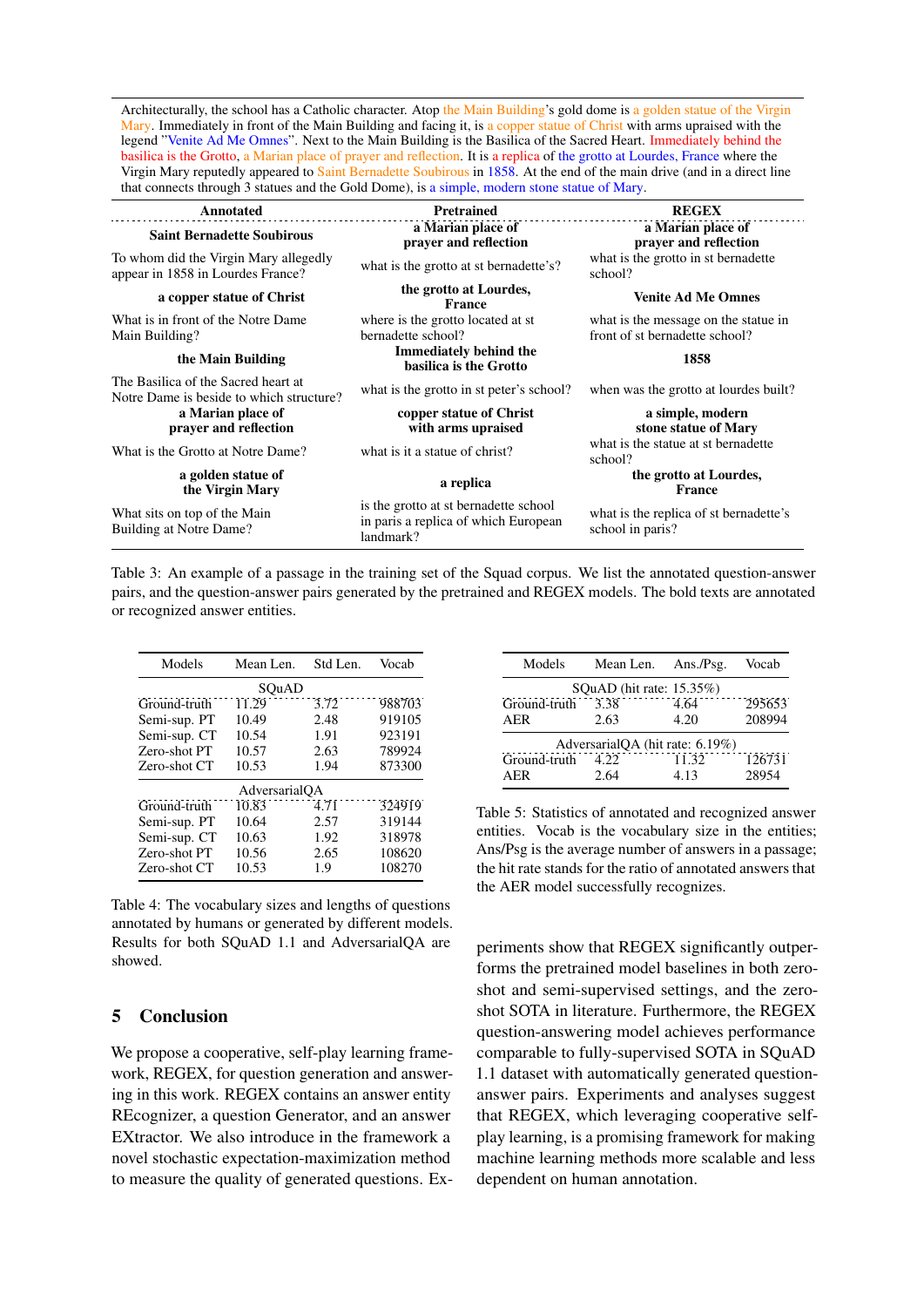#### References

- <span id="page-9-22"></span>Max Bartolo, Alastair Roberts, Johannes Welbl, Sebastian Riedel, and Pontus Stenetorp. 2020. Beat the ai: Investigating adversarial human annotation for reading comprehension. *Transactions of the Association for Computational Linguistics*, 8:662–678.
- <span id="page-9-19"></span>Oliver Bender, Franz Josef Och, and Hermann Ney. 2003. Maximum entropy models for named entity recognition. In *Proceedings of CoNLL-2003*, pages 148–151. Edmonton, Canada.
- <span id="page-9-4"></span>Yoshua Bengio, Rejean Ducharme, Pascal Vincent, and ´ Christian Jauvin. 2003. A neural probabilistic language model. *Journal of machine learning research*, 3(Feb):1137–1155.
- <span id="page-9-2"></span>Kevin Clark, Minh-Thang Luong, Quoc V Le, and Christopher D Manning. 2020. Electra: Pre-training text encoders as discriminators rather than generators. *arXiv preprint arXiv:2003.10555*.
- <span id="page-9-0"></span>Jacob Devlin, Ming-Wei Chang, Kenton Lee, and Kristina Toutanova. 2018. Bert: Pre-training of deep bidirectional transformers for language understanding. *arXiv preprint arXiv:1810.04805*.
- <span id="page-9-7"></span>Hao Fei, Yafeng Ren, and Donghong Ji. 2020. Retrofitting structure-aware transformer language model for end tasks. *arXiv preprint arXiv:2009.07408*.
- <span id="page-9-11"></span>Michael Glass, Alfio Gliozzo, Rishav Chakravarti, Anthony Ferritto, Lin Pan, GP Bhargav, Dinesh Garg, and Avirup Sil. 2019. Span selection pretraining for question answering. *arXiv preprint arXiv:1909.04120*.
- <span id="page-9-14"></span>Ian Goodfellow. 2016. Nips 2016 tutorial: Generative adversarial networks. *arXiv preprint arXiv:1701.00160*.
- <span id="page-9-15"></span>Ian Goodfellow, Jean Pouget-Abadie, Mehdi Mirza, Bing Xu, David Warde-Farley, Sherjil Ozair, Aaron Courville, and Yoshua Bengio. 2014. Generative adversarial nets. *Advances in neural information processing systems*, 27:2672–2680.
- <span id="page-9-17"></span>Serhii Havrylov and Ivan Titov. 2017. Emergence of language with multi-agent games: Learning to communicate with sequences of symbols. In *Advances in neural information processing systems*, pages 2149–2159.
- <span id="page-9-13"></span>Junxian He, Jiatao Gu, Jiajun Shen, and Marc'Aurelio Ranzato. 2019. Revisiting self-training for neural sequence generation. *arXiv preprint arXiv:1909.13788*.
- <span id="page-9-9"></span>Matthew Henderson, Iñigo Casanueva, Nikola Mrkšić, Pei-Hao Su, Tsung-Hsien Wen, and Ivan Vulić. 2019. Convert: Efficient and accurate conversational representations from transformers. *arXiv preprint arXiv:1911.03688*.
- <span id="page-9-10"></span>Samuel Humeau, Kurt Shuster, Marie-Anne Lachaux, and Jason Weston. 2019. Poly-encoders: Transformer architectures and pre-training strategies for fast and accurate multi-sentence scoring. *arXiv preprint arXiv:1905.01969*.
- <span id="page-9-6"></span>Mandar Joshi, Danqi Chen, Yinhan Liu, Daniel S Weld, Luke Zettlemoyer, and Omer Levy. 2020. Spanbert: Improving pre-training by representing and predicting spans. *Transactions of the Association for Computational Linguistics*, 8:64–77.
- <span id="page-9-12"></span>Sham M Kakade. 2001. A natural policy gradient. *Advances in neural information processing systems*, 14:1531–1538.
- <span id="page-9-3"></span>Vladimir Karpukhin, Barlas Oguz, Sewon Min, Ledell ˘ Wu, Sergey Edunov, Danqi Chen, and Wentau Yih. 2020. Dense passage retrieval for open-domain question answering. *arXiv preprint arXiv:2004.04906*.
- <span id="page-9-21"></span>Tom Kwiatkowski, Jennimaria Palomaki, Olivia Redfield, Michael Collins, Ankur Parikh, Chris Alberti, Danielle Epstein, Illia Polosukhin, Jacob Devlin, Kenton Lee, et al. 2019. Natural questions: a benchmark for question answering research. *Transactions of the Association for Computational Linguistics*, 7:453–466.
- <span id="page-9-16"></span>Angeliki Lazaridou, Alexander Peysakhovich, and Marco Baroni. 2016. Multi-agent cooperation and the emergence of (natural) language. *arXiv preprint arXiv:1612.07182*.
- <span id="page-9-18"></span>Dong Bok Lee, Seanie Lee, Woo Tae Jeong, Donghwan Kim, and Sung Ju Hwang. 2020. Generating diverse and consistent qa pairs from contexts with information-maximizing hierarchical conditional vaes. *arXiv preprint arXiv:2005.13837*.
- <span id="page-9-20"></span>Mike Lewis, Yinhan Liu, Naman Goyal, Marjan Ghazvininejad, Abdelrahman Mohamed, Omer Levy, Ves Stoyanov, and Luke Zettlemoyer. 2019. Bart: Denoising sequence-to-sequence pre-training for natural language generation, translation, and comprehension. *arXiv preprint arXiv:1910.13461*.
- <span id="page-9-1"></span>Yinhan Liu, Myle Ott, Naman Goyal, Jingfei Du, Mandar Joshi, Danqi Chen, Omer Levy, Mike Lewis, Luke Zettlemoyer, and Veselin Stoyanov. 2019. Roberta: A robustly optimized bert pretraining approach. *arXiv preprint arXiv:1907.11692*.
- <span id="page-9-8"></span>Hongyin Luo, Lan Jiang, Yonatan Belinkov, and James Glass. 2019. Improving neural language models by segmenting, attending, and predicting the future. *arXiv preprint arXiv:1906.01702*.
- <span id="page-9-5"></span>Tomas Mikolov, Ilya Sutskever, Kai Chen, Greg S Corrado, and Jeff Dean. 2013. Distributed representations of words and phrases and their compositionality. *Advances in neural information processing systems*, 26:3111–3119.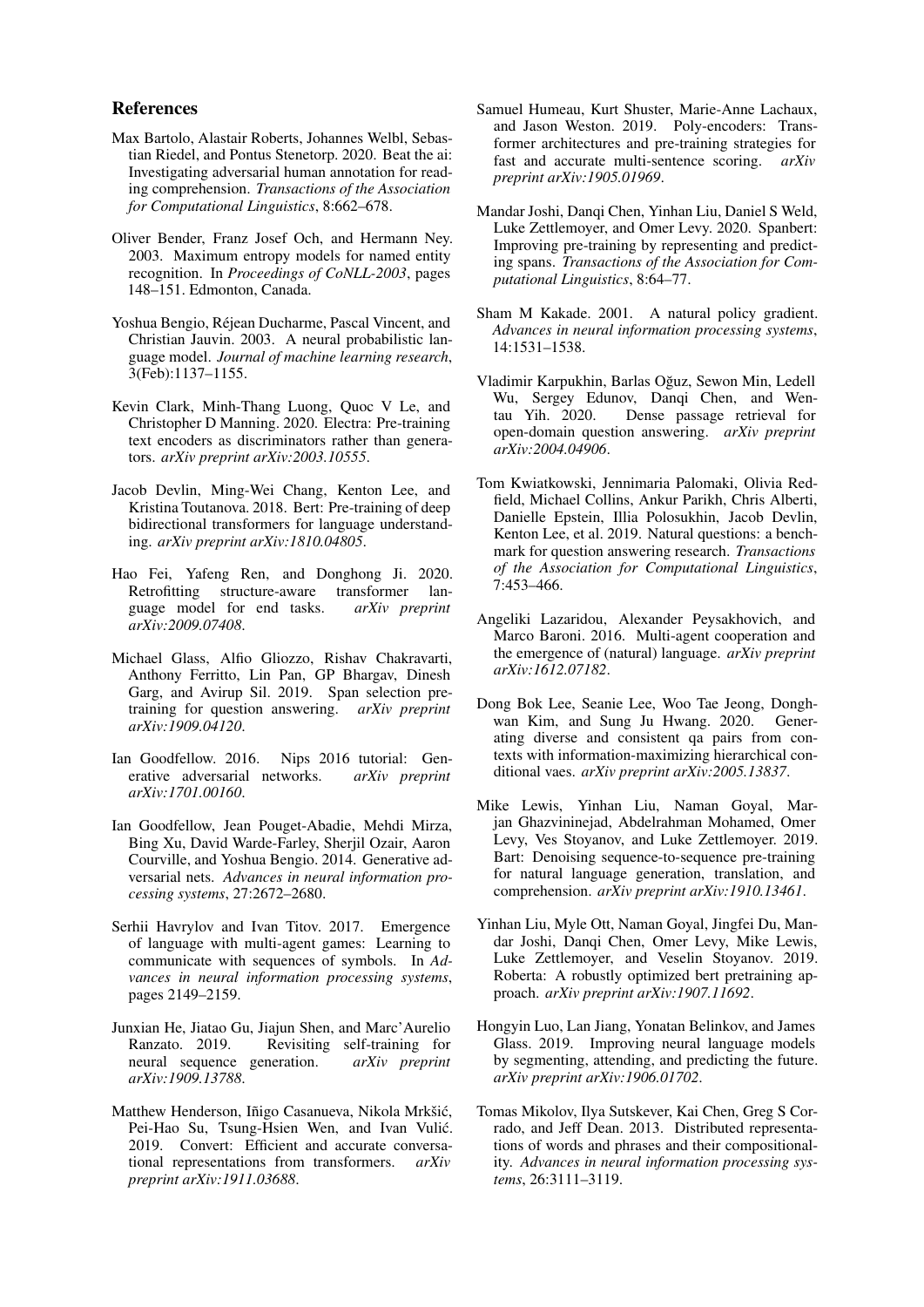- <span id="page-10-10"></span>Igor Mordatch and Pieter Abbeel. 2018. Emergence of grounded compositional language in multi-agent populations. In *Proceedings of the AAAI Conference on Artificial Intelligence*, volume 32.
- <span id="page-10-2"></span>Jeffrey Pennington, Richard Socher, and Christopher D Manning. 2014. Glove: Global vectors for word representation. In *Proceedings of the 2014 conference on empirical methods in natural language processing (EMNLP)*, pages 1532–1543.
- <span id="page-10-0"></span>Matthew E Peters, Mark Neumann, Mohit Iyyer, Matt Gardner, Christopher Clark, Kenton Lee, and Luke Zettlemoyer. 2018. Deep contextualized word representations. *arXiv preprint arXiv:1802.05365*.
- <span id="page-10-13"></span>Pranav Rajpurkar, Jian Zhang, Konstantin Lopyrev, and Percy Liang. 2016. Squad: 100,000+ questions for machine comprehension of text. *arXiv preprint arXiv:1606.05250*.
- <span id="page-10-5"></span>Steven J Rennie, Etienne Marcheret, Youssef Mroueh, Jerret Ross, and Vaibhava Goel. 2017. Self-critical sequence training for image captioning. In *Proceedings of the IEEE Conference on Computer Vision and Pattern Recognition*, pages 7008–7024.
- <span id="page-10-11"></span>Siamak Shakeri, Cicero Nogueira dos Santos, Henry Zhu, Patrick Ng, Feng Nan, Zhiguo Wang, Ramesh Nallapati, and Bing Xiang. 2020. End-to-end synthetic data generation for domain adaptation of question answering systems. *arXiv preprint arXiv:2010.06028*.
- <span id="page-10-4"></span>Yikang Shen, Zhouhan Lin, Athul Paul Jacob, Alessandro Sordoni, Aaron Courville, and Yoshua Bengio. 2018. Straight to the tree: Constituency parsing with neural syntactic distance. *arXiv preprint arXiv:1806.04168*.
- <span id="page-10-3"></span>Yikang Shen, Yi Tay, Che Zheng, Dara Bahri, Donald Metzler, and Aaron Courville. 2020. Structformer: Joint unsupervised induction of dependency and constituency structure from masked language modeling. *arXiv preprint arXiv:2012.00857*.
- <span id="page-10-6"></span>David Silver, Guy Lever, Nicolas Heess, Thomas Degris, Daan Wierstra, and Martin Riedmiller. 2014. Deterministic policy gradient algorithms.
- <span id="page-10-1"></span>Ashish Vaswani, Noam Shazeer, Niki Parmar, Jakob Uszkoreit, Llion Jones, Aidan N Gomez, Łukasz Kaiser, and Illia Polosukhin. 2017. Attention is all you need. In *Advances in neural information processing systems*, pages 5998–6008.
- <span id="page-10-14"></span>Thomas Wolf, Lysandre Debut, Victor Sanh, Julien Chaumond, Clement Delangue, Anthony Moi, Pierric Cistac, Tim Rault, Remi Louf, Morgan Fun- ´ towicz, et al. 2019. Huggingface's transformers: State-of-the-art natural language processing. *arXiv preprint arXiv:1910.03771*.
- <span id="page-10-7"></span>Qizhe Xie, Minh-Thang Luong, Eduard Hovy, and Quoc V Le. 2020. Self-training with noisy student improves imagenet classification. In *Proceedings of*

*the IEEE/CVF Conference on Computer Vision and Pattern Recognition*, pages 10687–10698.

- <span id="page-10-8"></span>Silei Xu, Sina J Semnani, Giovanni Campagna, and Monica S Lam. 2020. Autoqa: From databases to qa semantic parsers with only synthetic training data. *arXiv preprint arXiv:2010.04806*.
- <span id="page-10-9"></span>Lantao Yu, Weinan Zhang, Jun Wang, and Yong Yu. 2017. Seqgan: Sequence generative adversarial nets with policy gradient. In *Proceedings of the AAAI conference on artificial intelligence*, volume 31.

### <span id="page-10-12"></span>A Answer Entity Recognition Details

In this section, we describe details of the AER methods, which are not covered in detail in previous sections. All AER models are pretrained on the Natural Questions corpus. To solve the sparsity problem, in other words, the passages are long but not all potential question-answer pairs are annotated, we train all following AER models by using the sentence containing the annotated answer entities as inputs, instead of the whole passage. If a sentence in the passage does not contain an annotated answer entity, we do not use it for training.

In this work, we introduce two types of AER methods, tagging based AER (AER-tag) and extraction based AER (AER-Search and AER-Coop). We describe their training and how we use the trained model to recognize answer entities in our experiments.

### A.1 AER-Tag

# A.1.1 Training

We apply a BIO tagging model for answer entity recognition in the AER-Tab method. We train the model to classify all tokens in the input sentence into three classes,

- B(egin) the first token of the annotated answer entity
- I(nsize) other tokens of the annotated answer entity
- O(utside) tokens that are not a part of the annotated answer entity

#### A.1.2 Evaluation

Given an input passage, we run the trained BIO tagging model on each of its sentences and greedily predict answer entities. There might be more than one answer entities predicted in each sentence, and we only use the answer entities start with a predicted B tag.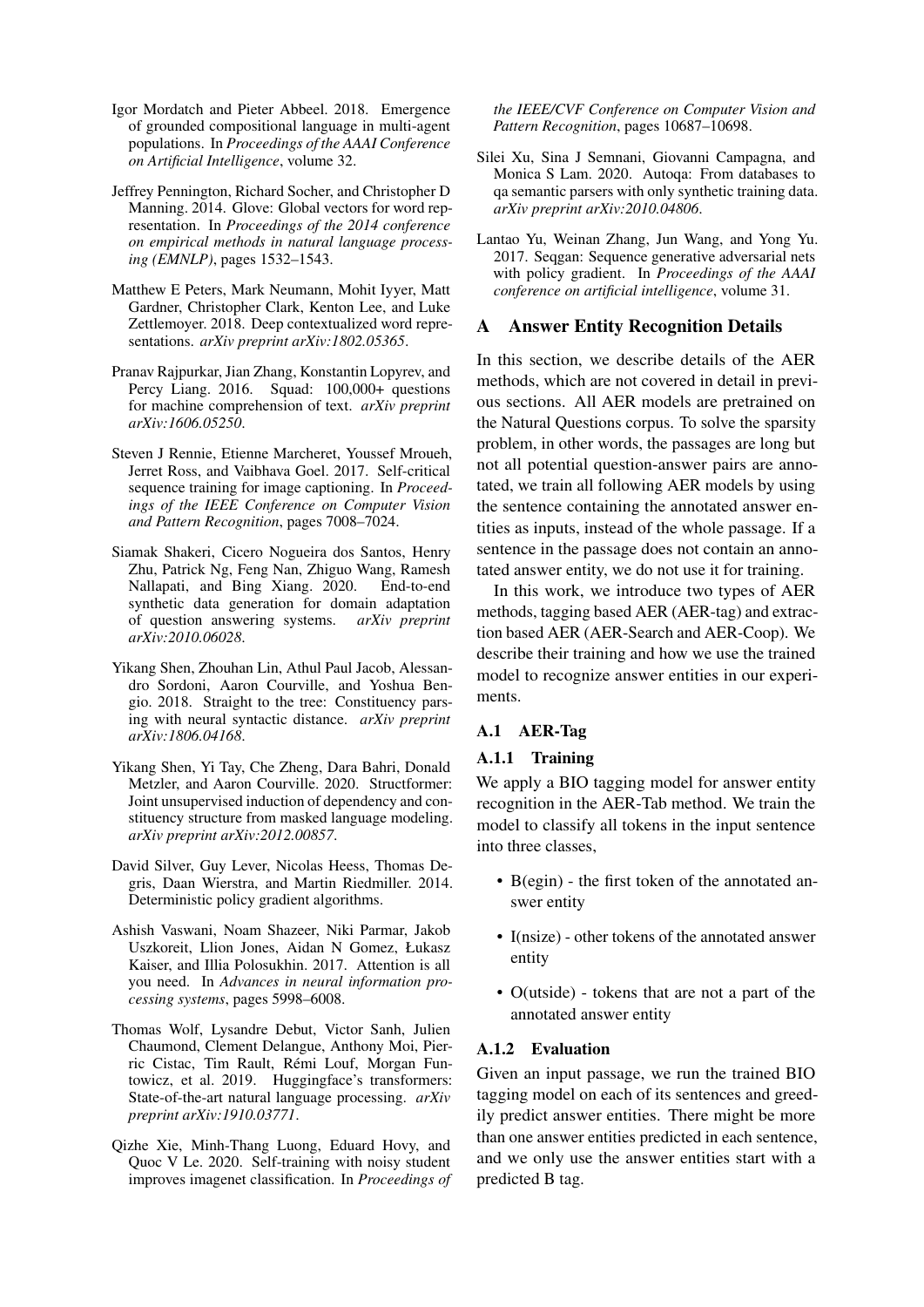#### A.2 AER-Search

# A.2.1 Training

For AER-Search method, we need to pretrain an extraction-based AER model. We also take a sentence of L tokens containing an annotated answer entity as an example. Using an extraction model, which is similar as our question answering model, we train the model to predict the start and end location of the annotated answer entity. The model outputs a start score and an end score for each token, and predicts the start/end locations by selecting the tokens that are assigned with highest scores. The model is trained with cross-entropy loss, by regarding the extraction task as two L-class classification tasks.

#### A.2.2 Evaluation

In evalution, we first run the model on each sentence of the input passages and calculate the start and end scores for each token. For each span  $(x_i, x_{i+1}, \ldots, x_j)$  that is not longer than  $L_{span}$  tokens, we calculate the span score with

$$
s_{ij} = s_{st}^i + s_{ed}^j \tag{8}
$$

where  $s_{st}^i$  is the start score of the first token of span  $(i, j)$ , and  $s_{ed}^j$  is the end score of the last token of the span. In pratice, we set  $L_{span} = 10$ .

To re-rank all possible answer entities, we select top  $N_0 = 40$  spans according to  $s_{ij}$  for each passage. For all selected answer entities, we generated questions with a pretrained question generator and collect the generation perplexity of the questions. We select  $N_{search} = 5$  question-answer pairs with lowest perplexities for the final question-answering finetuning.

### A.3 AER-Coop

In AER-Coop, we use the same extraction training method applied in AER-Search, and we also use the  $s_{ij}$  scores to select the top  $N_0 = 40$  preliminary answer entities for further search. The difference is that we search for final answer entities cooperatively with the pretrained question generator and question answering extractor.

With the question generator and question answering extractor, we re-rank the recognized answer entities with the following score

$$
s_{ij}^c = \gamma \cdot I_c - p \tag{9}
$$

where  $\gamma$  is a large, positive coefficient, p is the perplexity of generated question based on span  $(i, j)$ ,

and  $I_c = 1$  if the generated question is correctly answered, and otherwise  $I_c = 0$ .

# A.4 Answer Entity Overlapping

We found the extraction-based AER model leads to overlapping problems, since a large start or end score assigned to a token leads to many candidate answer entities start or end at the token. In practice, if an answer entity is selected by the AER-Search and AER-Coop method, we no longer consider any other answer entities that overlap with the selected ones.

#### B REGEX Examples

In this section, we show some examples of our full model. The examples are contained in Table [6.](#page-12-0)